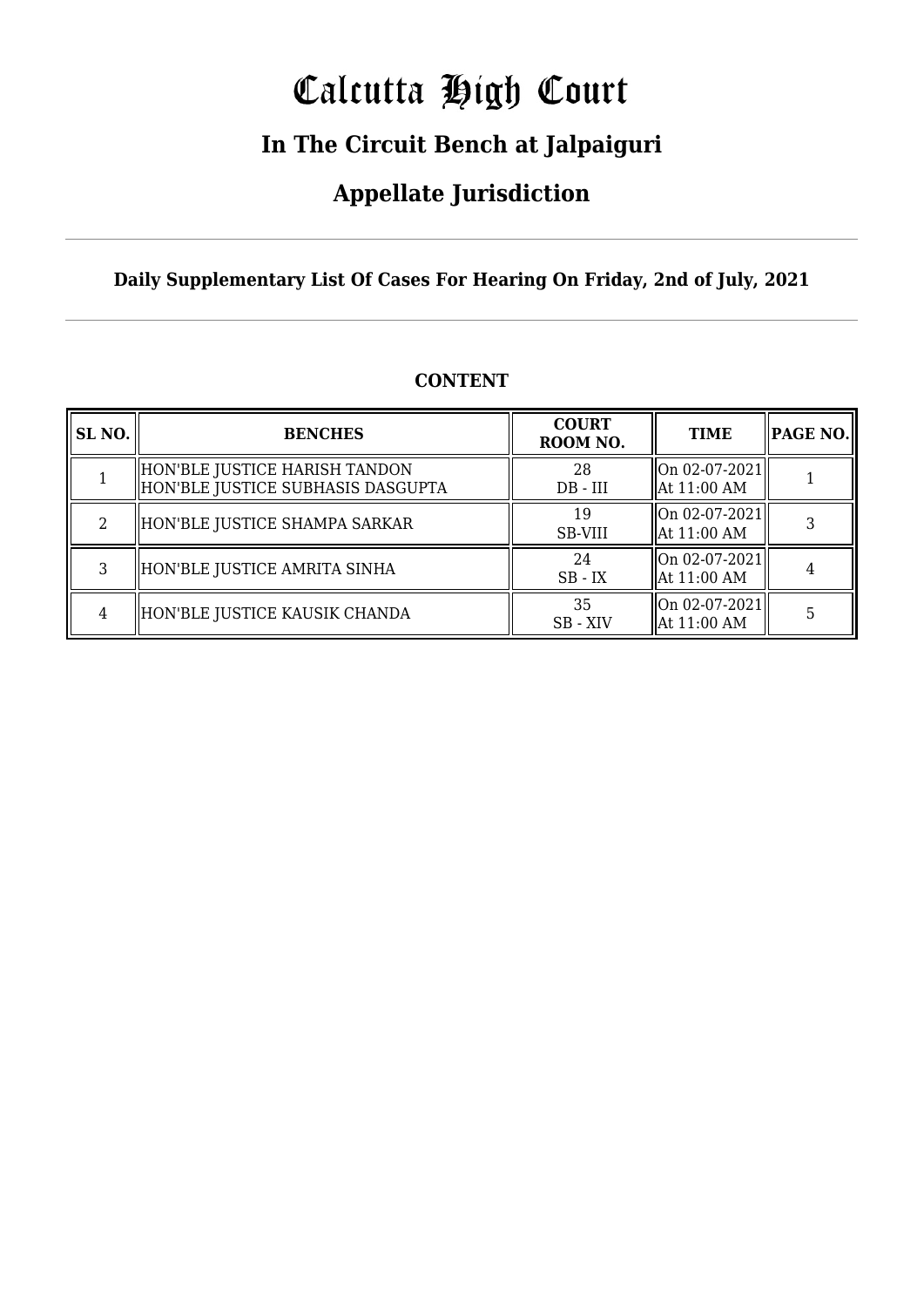

**DAILY CAUSELIST For Friday The 2nd July 2021**

**COURT NO. 28**

**DIVISION BENCH (DB - III)**

**AT 11:00 AM**

**HON'BLE JUSTICE HARISH TANDON HON'BLE JUSTICE SUBHASIS DASGUPTA**

**(VIA VIDEO CONFERENCE)**

**FROM PRINCIPAL BENCH**

#### **APPLICATION FOR ANTICIPATORY BAIL**

| 1 | CRM/670/2021       | PRASENJIT ROY<br><b>VS</b><br>STATE OF WEST BENGAL<br>AND ORS.                                  | ARNAB SAHA                      |
|---|--------------------|-------------------------------------------------------------------------------------------------|---------------------------------|
| 2 | CRM/683/2021       | SHIULI BARMAN @<br>CHANDANA BARMAN<br>VS<br>THE STATE OF WEST<br><b>BENGAL</b>                  | <b>SUDIP GUHA</b>               |
| 3 | CRM/691/2021       | PACHA MADAK @<br>SUKESHWAR MODAK AND<br><b>ANR</b><br>VS.<br>THE STATE OF WEST<br><b>BENGAL</b> | HILLOL SAHA<br>PODDER           |
|   |                    | <b>APPLICATION FOR BAIL</b>                                                                     |                                 |
| 4 | CRM/563/2021       | <b>UJJAL SARKAR</b><br>VS.<br>THE STATE OF WEST<br><b>BENGAL</b>                                | HILLOL SAHA<br><b>PODDER</b>    |
|   | IA NO: CRAN/1/2021 |                                                                                                 |                                 |
| 5 | CRM/688/2021       | KHOKON DEBNATH<br>VS<br>THE STATE OF WEST<br><b>BENGAL</b>                                      | JAYDEEP KANTA<br><b>BHOWMIK</b> |

#### **APPLICATION**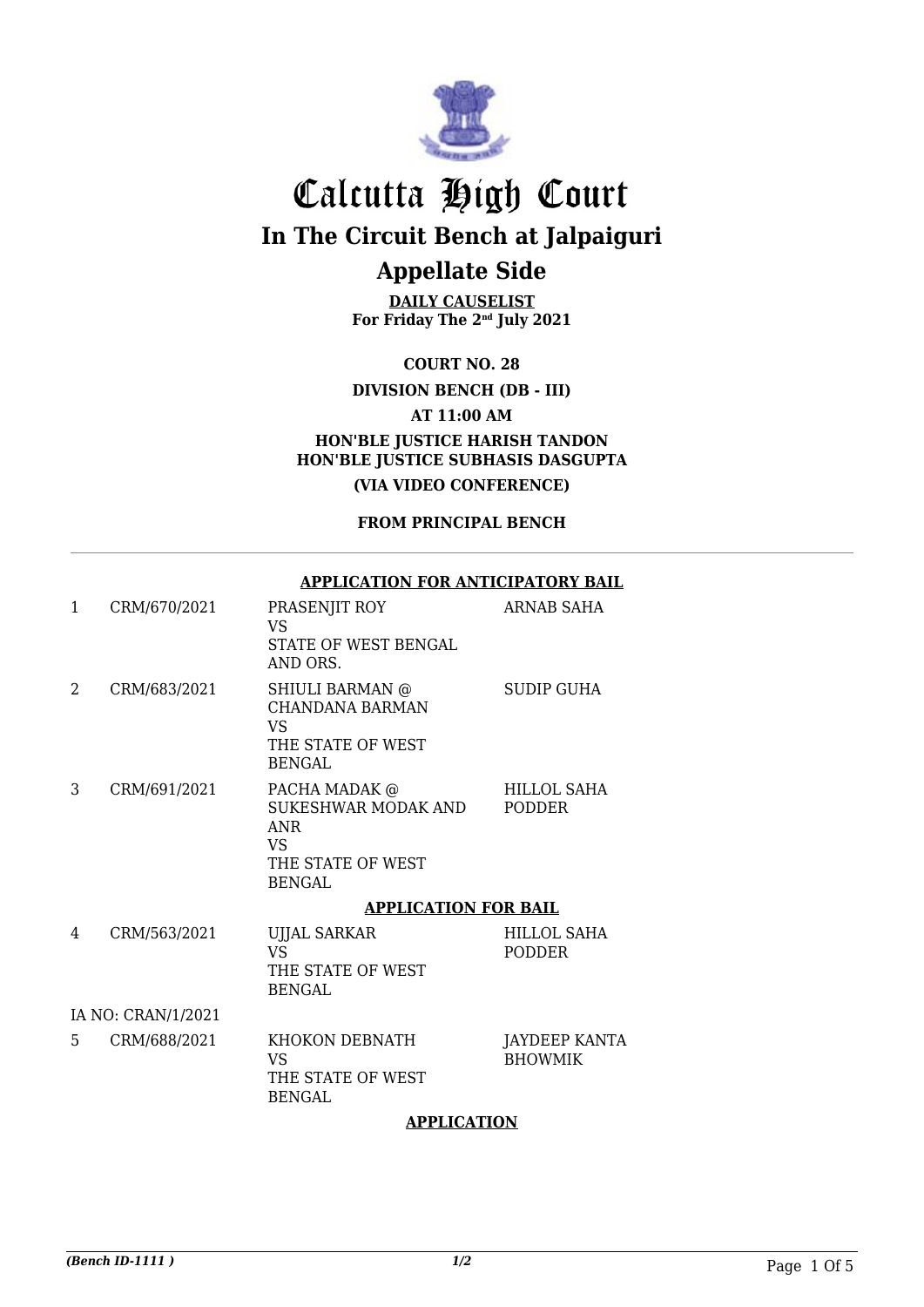6 IA NO. CRAN/1/2021 RAMESH MANJU BISHNOI@ In CRM/497/2021 RAMESH MANJU BISHNOY@ RAMESH KUMAR BISHNOI Vs THE STATE OF WEST PRITAM ROY PRITAM ROY

BENGAL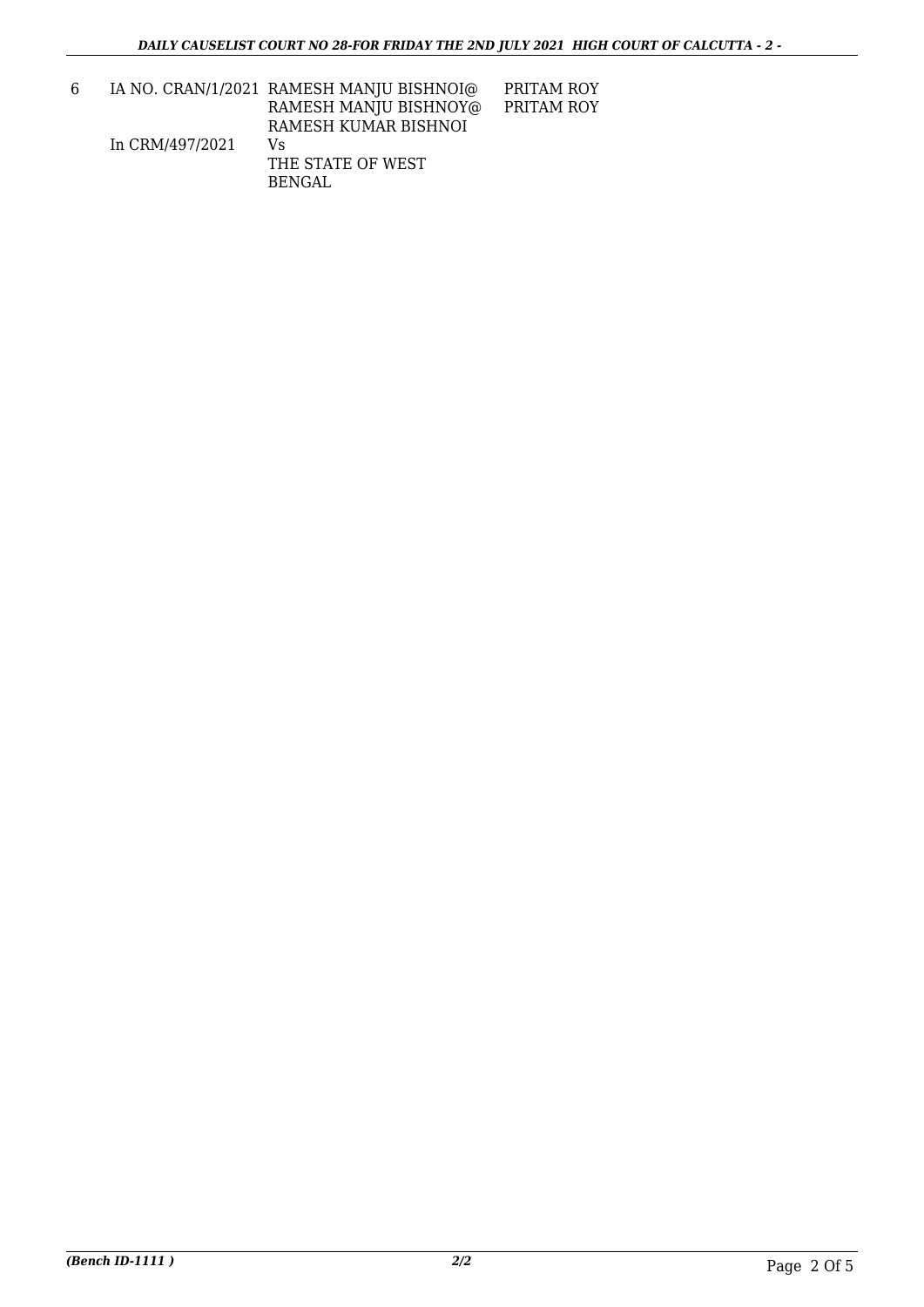

**DAILY CAUSELIST For Friday The 2nd July 2021**

**COURT NO. 19 SINGLE BENCH (SB-VIII) AT 11:00 AM HON'BLE JUSTICE SHAMPA SARKAR (VIA VIDEO CONFERENCE)**

**FROM PRINCIPAL BENCH**

#### **MOTION**

1 WPA/1089/2021 NIRMALA DEVI

VS STATE OF WEST BENGAL AND ORS.

KAUSTUV SHOME

*(Bench ID-1070 ) 1/1* Page 3 Of 5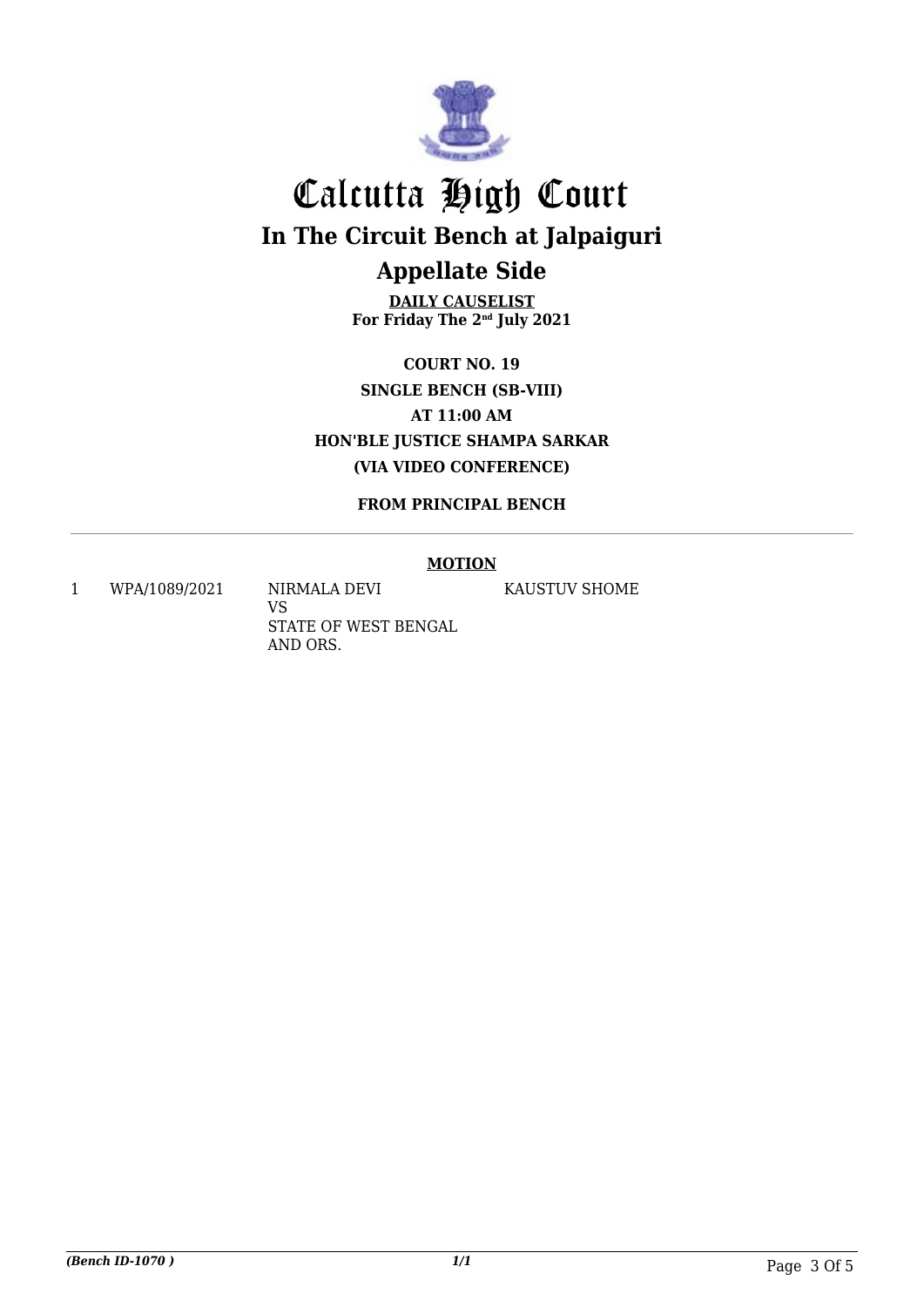

**DAILY CAUSELIST For Friday The 2nd July 2021**

**COURT NO. 24 SINGLE BENCH (SB - IX) AT 11:00 AM HON'BLE JUSTICE AMRITA SINHA (VIA VIDEO CONFERENCE)**

**FROM PRINCIPAL BENCH**

#### **MOTION**

| WPA/1062/2021 | <b>RUPAK DAS</b><br>VS<br>THE STATE OF WEST<br>BENGAL AND ORS | <b>SUMAN SEHANABIS</b><br>(MANDAL) |
|---------------|---------------------------------------------------------------|------------------------------------|
| WPA/1085/2021 | PHURBA LAMA<br>VS<br>STATE OF WEST BENGAL<br>AND ORS.         | SUBHASIS SAHA                      |